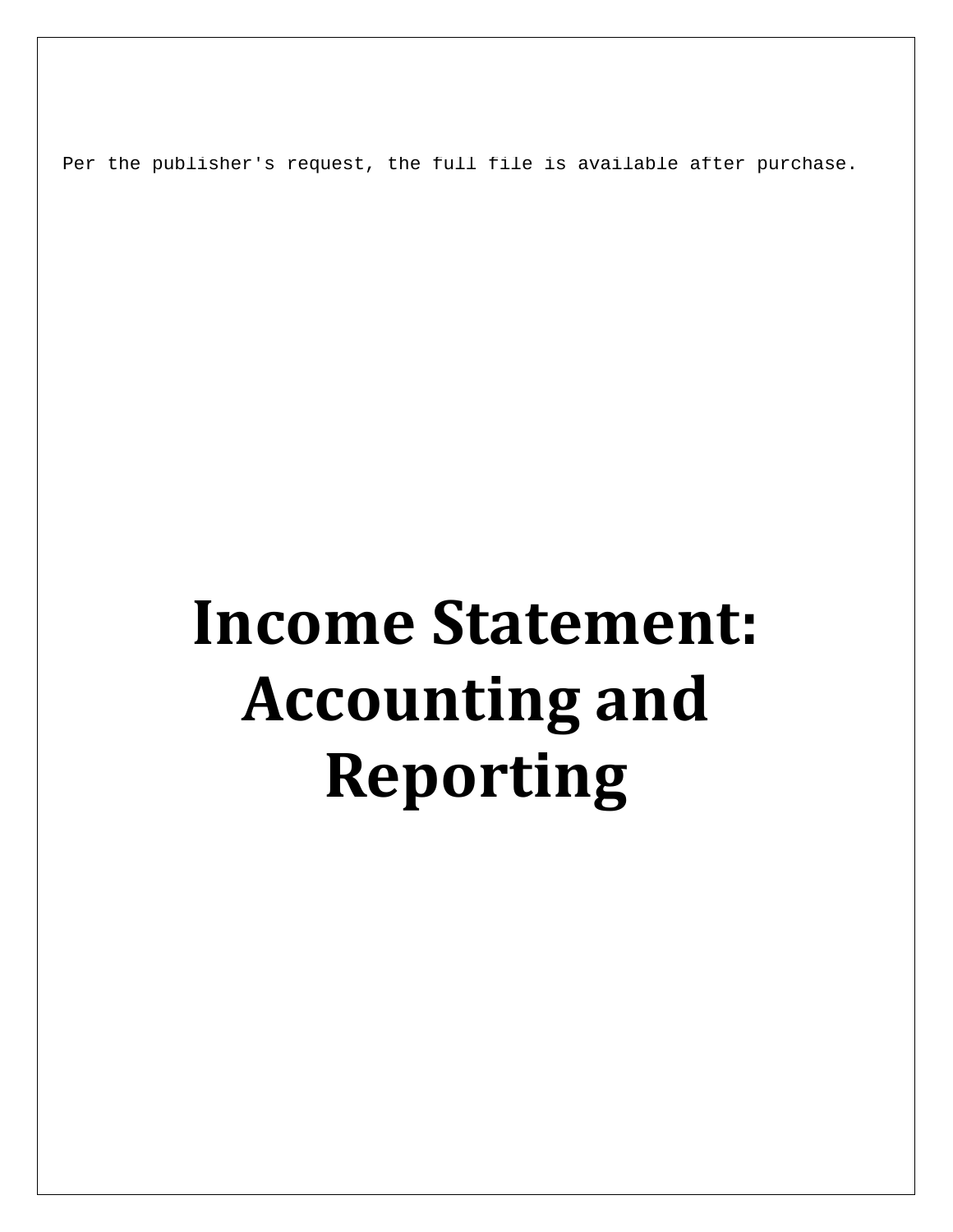## **Income Statement: Accounting and Reporting**

Copyright 2014 *by*

DELTACPE LLC

All rights reserved. No part of this course may be reproduced in any form or by any means, without permission in writing from the publisher.

The author is not engaged by this text or any accompanying lecture or electronic media in the rendering of legal, tax, accounting, or similar professional services. While the legal, tax, and accounting issues discussed in this material have been reviewed with sources believed to be reliable, concepts discussed can be affected by changes in the law or in the interpretation of such laws since this text was printed. For that reason, the accuracy and completeness of this information and the author's opinions based thereon cannot be guaranteed. In addition, state or local tax laws and procedural rules may have a material impact on the general discussion. As a result, the strategies suggested may not be suitable for every individual. Before taking any action, all references and citations should be checked and updated accordingly.

*This publication is designed to provide accurate and authoritative information in regard to the subject matter covered. It is sold with the understanding that the publisher is not engaged in rendering legal, accounting, or other professional service. If legal advice or other expert advice is required, the services of a competent professional person should be sought.*

—-From a Declaration of Principles jointly adopted by a committee of the American Bar Association and a Committee of Publishers and Associations.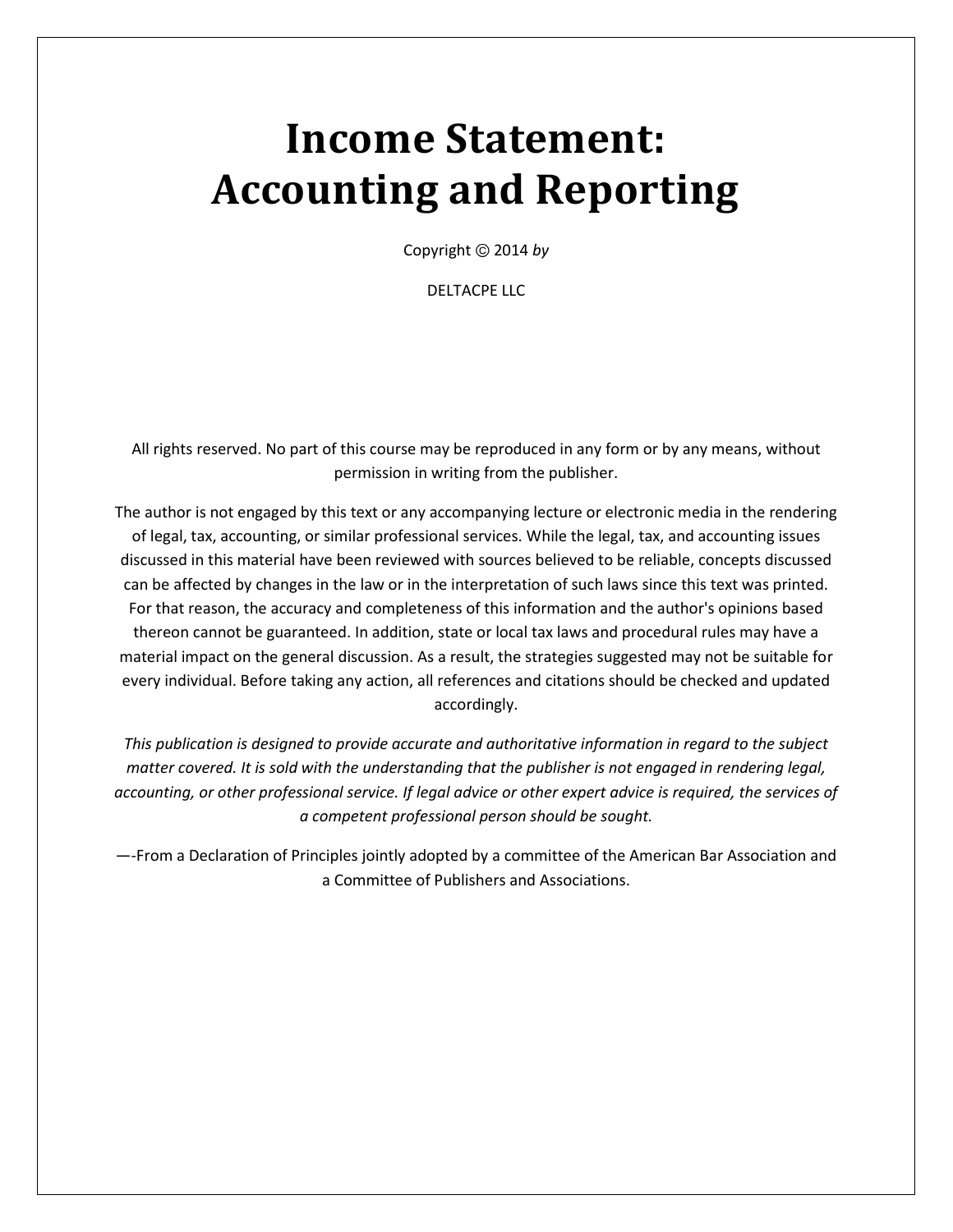## **Course Description**

This course addresses income statement accounting and reporting. It discusses a variety of accounting issues surrounding income statement items and related information; the format of the income statement, major income statement categories, extraordinary and nonrecurring items, discontinued operations, research and development costs, deferred compensation arrangements, share-based payment, compensation expense arising under a stock option plan, insurance costs, and earnings per share (EPS) calculation.

**Field of Study Accounting** Level of Knowledge **Basic to Intermediate Prerequisite** Basic Accounting **Advanced Preparation** None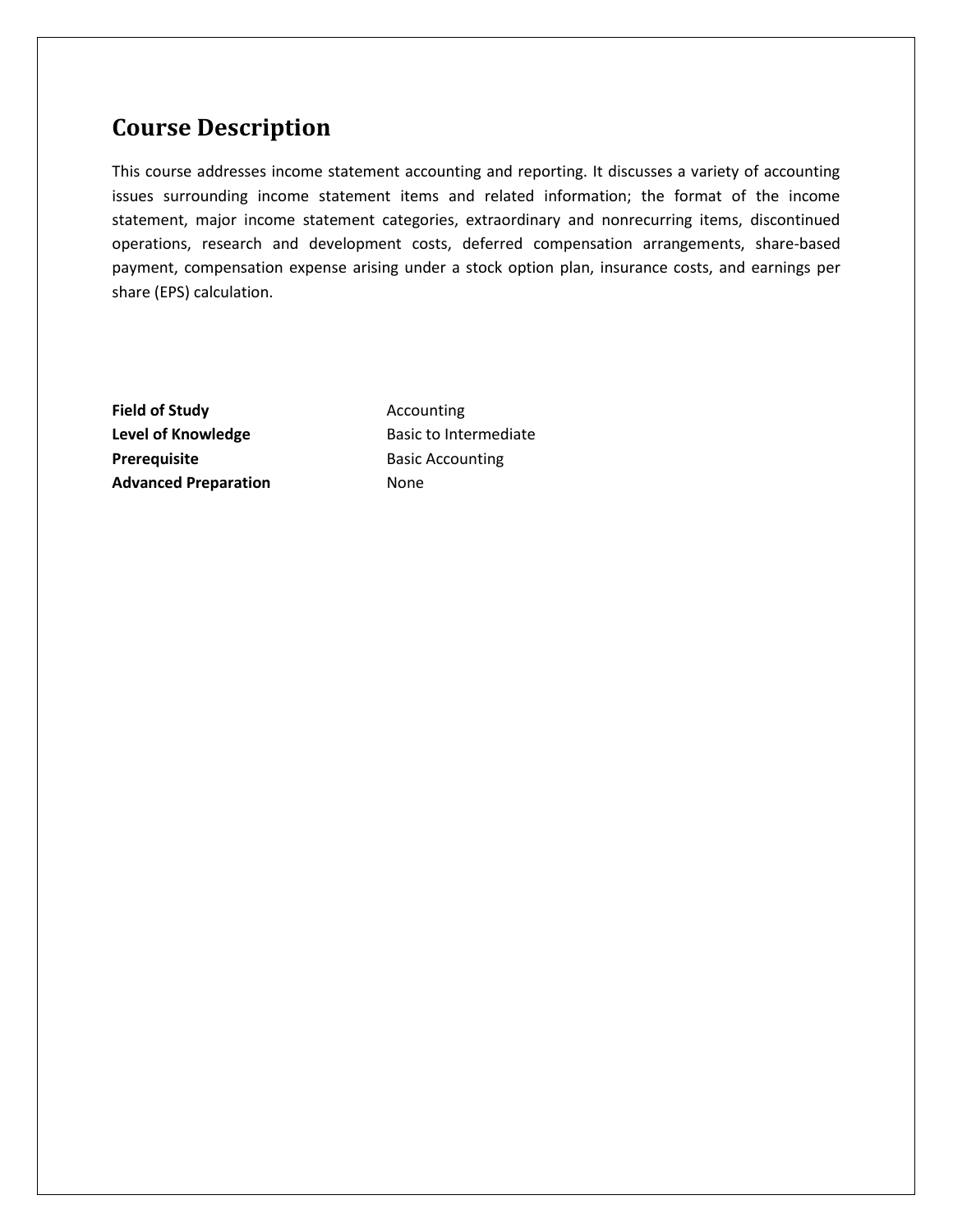## **Table of Contents**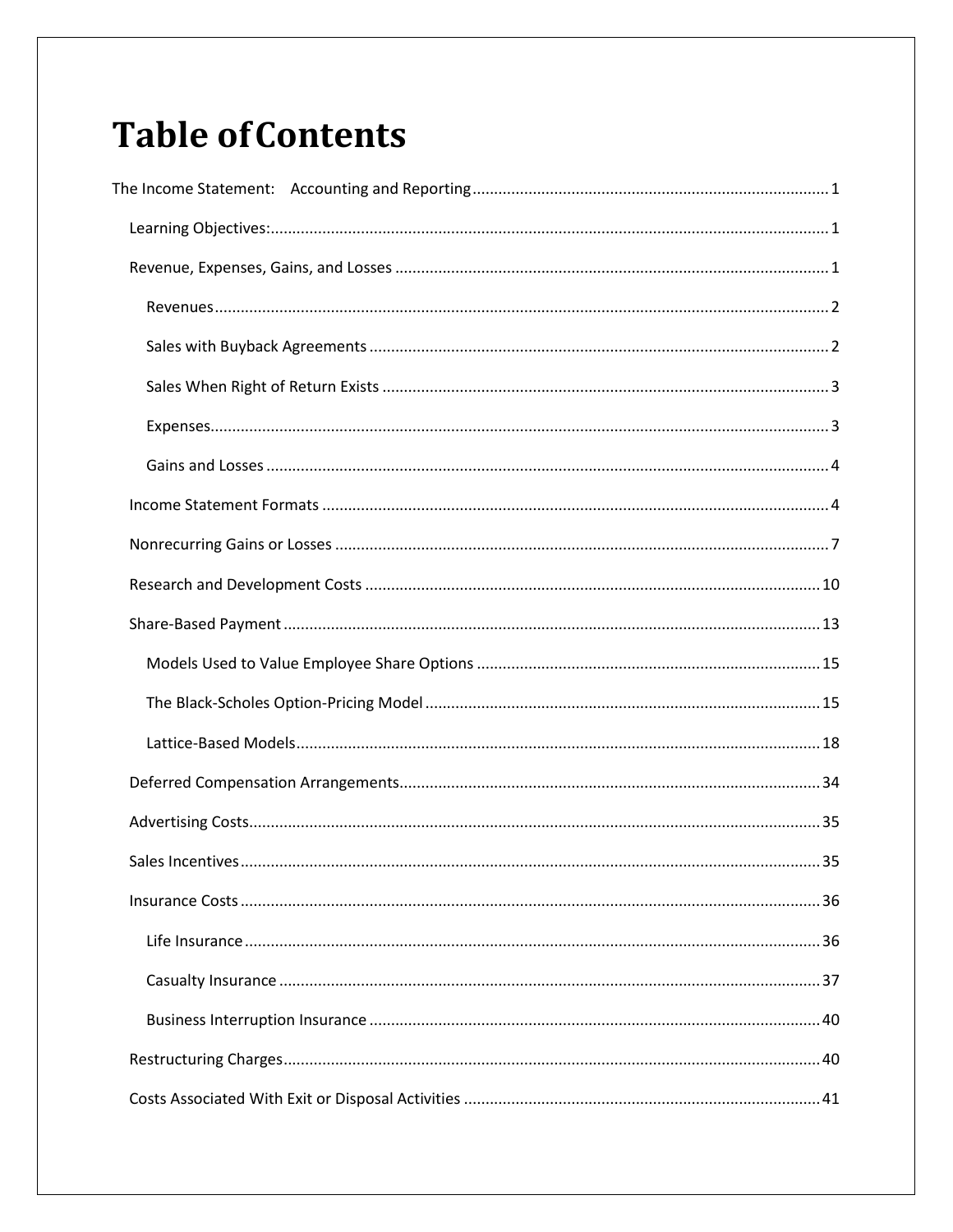| Income Statement Presentation Starting with Income from Continuing Operations 42                |
|-------------------------------------------------------------------------------------------------|
|                                                                                                 |
| Discontinued Operations and Related Disposal of Long-Lived Asset Considerations  46             |
| Exceptions to the One-Year Requirement That Must Exist for Held-for-Sale Classification  47     |
|                                                                                                 |
|                                                                                                 |
|                                                                                                 |
|                                                                                                 |
|                                                                                                 |
| Reporting the Gain or Loss from Operations of the Discontinued Component 52                     |
| Reporting and Disclosure-Long-Lived Asset or Disposal Group That Has Been Sold or Is Classified |
|                                                                                                 |
|                                                                                                 |
|                                                                                                 |
|                                                                                                 |
|                                                                                                 |
|                                                                                                 |
|                                                                                                 |
|                                                                                                 |
|                                                                                                 |
|                                                                                                 |
|                                                                                                 |
|                                                                                                 |
|                                                                                                 |